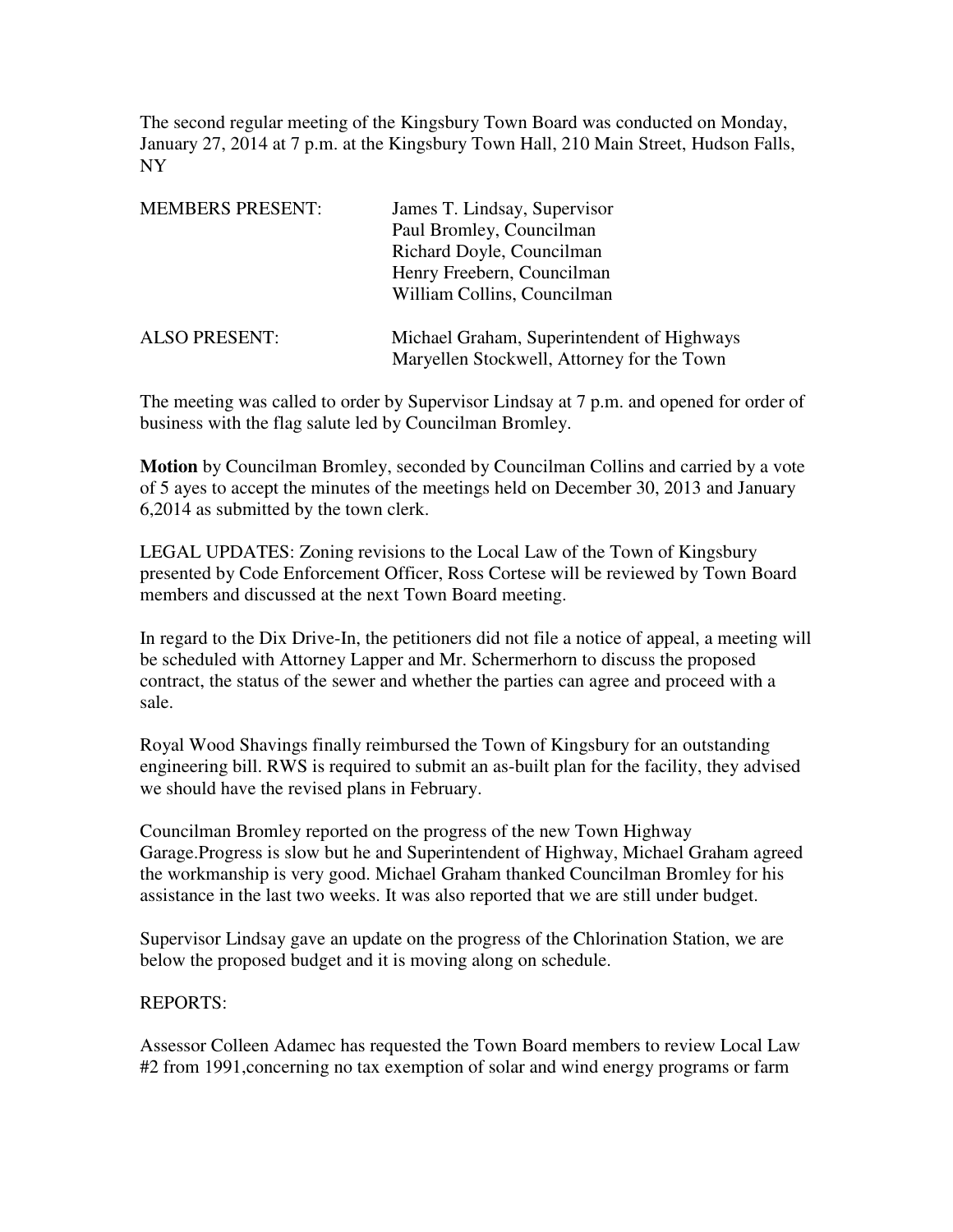waste energy systems. The Town Board would like to meet with Assessor Adamec to discuss this issue.

The Town Clerk reported that she has collected and paid to the town \$1,757,507.35. She also reported to the Town Board that she found the conference held January 15 – 17, 2014 for Newly Elected Officers very informative and would like to attend the Association of Towns conference for Town Clerks in April.

Superintendent of Highways, Michael Graham presented the specs for the new dump truck, asking the Town Board if they would like to seek bids for the 2014 cab and chassis tandem axle truck. Superintendent Graham also reported that 2014 pickup truck is back on the assembly line and should be ready by the end of February.

**Motion** made by Councilman Freebern, seconded by Councilman Collins, and carried by a vote of 5 ayes to solicit bids for a 2014 cab and chassis tandem axle truck and piggyback off Oneida County Bid # 1606 for the equipment.

## WRITTEN REPORTS:

Code Enforcement: 2013 No. Permits: 95 Total Fees\$11,921.65

Dog Control Officer: December Complaint/Calls 11; Dog Seizures 3: Unlicensed Dogs 7; Dog Bite Investigations 1: Mileage 113.

Town Clerk: Paid to EnCon \$376.82: Paid to NYS Department of Health \$45.00; Paid to Village of Hudson Falls \$200.02; Paid to Ag and Markets for Population Control \$156.00

Town Comptroller December: Receipts \$49,318.83; Disbursements \$174,731.70

Town Justice \$6,149.00

Town Assessor Colleen Adamec reports that we stand at 100% for the basic star registration.

Supervisor Lindsay also mentioned the Free Tax Return Assistance program for residents earning \$50,000 or less. On the following dates February 6th, 13th and 27<sup>th</sup> there will be volunteers in the Hudson Falls High School Library.

A **motion** was made by Councilman Doyle, seconded by Councilman Freebern and carried by a vote of 5 ayes to reject the trash removal bid from Casella and continue our current service with Waste Management. Waste Management fees are approximately \$30 less than the bid submitted by Casella.